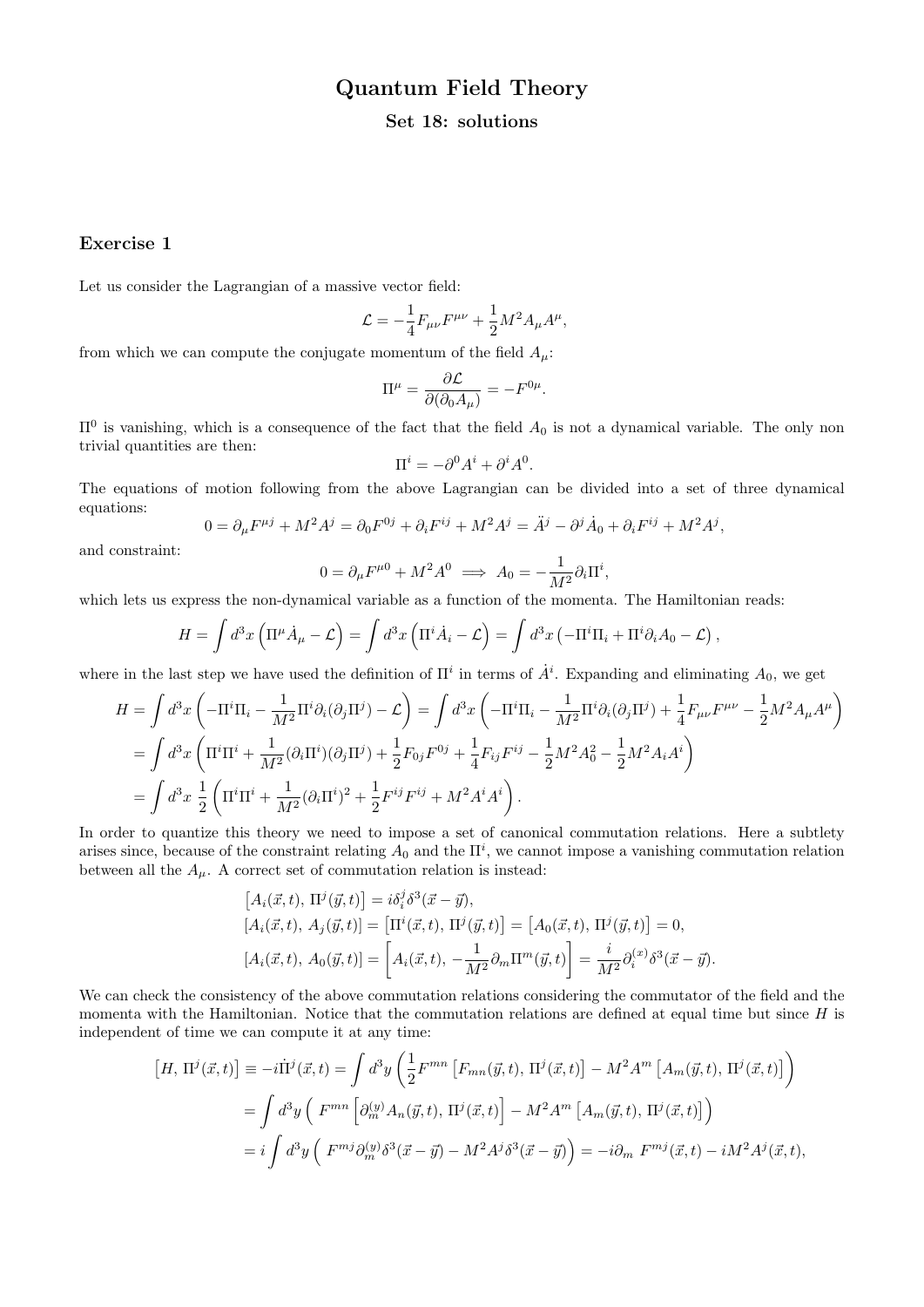$$
[H, A_j(\vec{x}, t)] \equiv -i\dot{A}_j(\vec{x}, t) = \int d^3y \left( -\Pi_i \left[ \Pi^i(\vec{y}, t), A_j(\vec{x}, t) \right] + \frac{1}{M^2} (\partial_m^{(y)} \Pi^m) \left[ (\partial_n^{(y)} \Pi^n), A_j(\vec{x}, t) \right] \right)
$$
  

$$
= \int d^3y \left( i\Pi_j(\vec{y}, t) \delta^3(\vec{x} - \vec{y}) + i \frac{1}{M^2} (\partial_m \Pi^m) \partial_j^{(x)} \delta^3(\vec{x} - \vec{y}) \right) = i\Pi_j(\vec{x}, t) + \frac{i}{M^2} \partial_j (\partial_m \Pi^m)(\vec{x}, t).
$$

Finally taking the time derivative of the second equation and using the first we get:

$$
\ddot{A}^j = -\dot{\Pi}^j - \frac{1}{M^2} \partial_0 \partial^j (\partial_m \Pi^m) = -\dot{\Pi}^j + \partial_0 \partial^j A_0 = -\partial_m F^{mj} - M^2 A^j + \partial_0 \partial^j A_0
$$
  
\n
$$
\implies \partial_0 \partial^0 A^j - \partial_0 \partial^j A^0 + \partial_m F^{mj} + M^2 A^j = 0.
$$

### Exercise 2

We want to compute the Noether charge associated to rotations for a massive vector field. Lorentz transformations act as usual:

$$
x'^{\mu} = \Lambda^{\mu}_{\ \nu} x^{\nu} \simeq x^{\mu} + w^{\mu}_{\ \nu} x^{\nu} = x^{\mu} - \frac{1}{2} \epsilon^{\mu}_{\alpha\beta} w^{\alpha\beta} \implies \epsilon^{\mu}_{\alpha\beta} = -\left(\delta^{\mu}_{\alpha} x_{\beta} - \delta^{\mu}_{\beta} x_{\alpha}\right),
$$
  

$$
A'_{\rho}(x') = \Lambda^{\ \nu}_{\rho} A_{\nu}(x) = \Lambda^{\ \nu}_{\rho} A_{\nu}(\Lambda^{-1} x') \simeq \left(\delta^{\nu}_{\rho} + w^{\ \nu}_{\rho}\right) A_{\nu}(x'^{\mu} - w^{\mu}_{\sigma} x'^{\sigma}) \simeq A_{\rho}(x') + w^{\ \nu}_{\rho} A_{\nu}(x') - w^{\mu\nu} x'_{\nu} \partial'_{\mu} A_{\rho}(x').
$$

Dropping the primes on  $x'$  we have:

$$
A'_{\rho}(x) - A_{\rho}(x) = \frac{1}{2} w^{\alpha\beta} \Delta_{\rho,\alpha\beta} \implies \Delta_{\rho,\alpha\beta} = (\eta_{\rho\alpha} A_{\beta} - \eta_{\rho\beta} A_{\alpha}) + (x_{\alpha} \partial_{\beta} - x_{\beta} \partial_{\alpha}) A_{\rho}.
$$

Notice that we have defined  $\epsilon_{\alpha\beta}^{\mu}$  and  $\Delta_{\rho,\alpha\beta}$  without the factor 1/2. It is clear that all the definitions are equivalent, as long as they are all consistent, however this is the choice that provides the correct normalization of the generators of rotations:  $[J_i, J_j] = i\epsilon_{ijk}J_k$ . The Noether current is then:

$$
J_{\alpha\beta}^{\mu} = \frac{\partial \mathcal{L}}{\partial(\partial_{\mu}A_{\rho})}\Delta_{\rho,\alpha\beta} - \epsilon_{\alpha\beta}^{\mu}\mathcal{L} = -F^{\mu\rho}\Delta_{\rho,\alpha\beta} + \left(\delta_{\alpha}^{\mu}x_{\beta} - \delta_{\beta}^{\mu}x_{\alpha}\right)\mathcal{L}
$$
  
=  $-F^{\mu\rho}(\eta_{\rho\alpha}A_{\beta} + x_{\alpha}\partial_{\beta}A_{\rho}) + F^{\mu\rho}(\eta_{\rho\beta}A_{\alpha} + x_{\beta}\partial_{\alpha}A_{\rho}) + \left(\delta_{\alpha}^{\mu}x_{\beta} - \delta_{\beta}^{\mu}x_{\alpha}\right)\mathcal{L}.$ 

We can now focus on the current associated to rotations:  $(\alpha\beta) = (ij)$ . In addition we take  $\mu = 0$  in order to obtain the charge:

$$
Q_{ij} \equiv \int d^3x J_{ij}^0 = -\left(\int d^3x \left(F^0_i A_j + F^{0m} x_i \partial_j A_m\right) - (i \leftrightarrow j)\right) = \int d^3x \left(-F_{0i} A_j + F_{0m} x_i \partial_j A_m\right) - (i \leftrightarrow j),
$$

where we have lowered all the indices. We finally define the three generators of rotations as:

$$
J_k = \frac{1}{2} \epsilon_{ijk} Q_{ij} = \epsilon_{ijk} \int d^3x \left( -F_{0i} A_j + F_{0m} x_i \partial_j A_m \right).
$$

From now on we will keep all indices down. Recalling the definition of the conjugate momenta  $(\Pi^{i} = -F^{0i})$  we can also rewrite:

$$
J_k = \epsilon_{ijk} \int d^3x \left( \Pi_i A_j - \Pi_m x_i \partial_j A_m \right).
$$

One can check that this definition is correctly normalized. We now proceed and expand the above expressions in terms of raising and lowering operators. Recall the definitions:

$$
\Pi_i(x) = \int \frac{d^3k}{(2\pi)^3} e^{ikx} \Pi_i(\vec{k}, t) \qquad A_i(x) = \int \frac{d^3k}{(2\pi)^3} e^{ikx} A_i(\vec{k}, t),
$$
  

$$
\Pi_i(\vec{k}) = \frac{i}{2} \left[ \left( a_\perp(\vec{k}) - a_\perp^\dagger(-\vec{k}) \right)_i + \frac{M}{\omega_k} \left( a_L(\vec{k}) - a_L^\dagger(-\vec{k}) \right)_i \right],
$$
  

$$
A_j(\vec{k}) = \frac{1}{2\omega_k} \left[ \left( a_\perp(\vec{k}) + a_\perp^\dagger(-\vec{k}) \right)_j + \frac{\omega_k}{M} \left( a_L(\vec{k}) + a_L^\dagger(-\vec{k}) \right)_j \right],
$$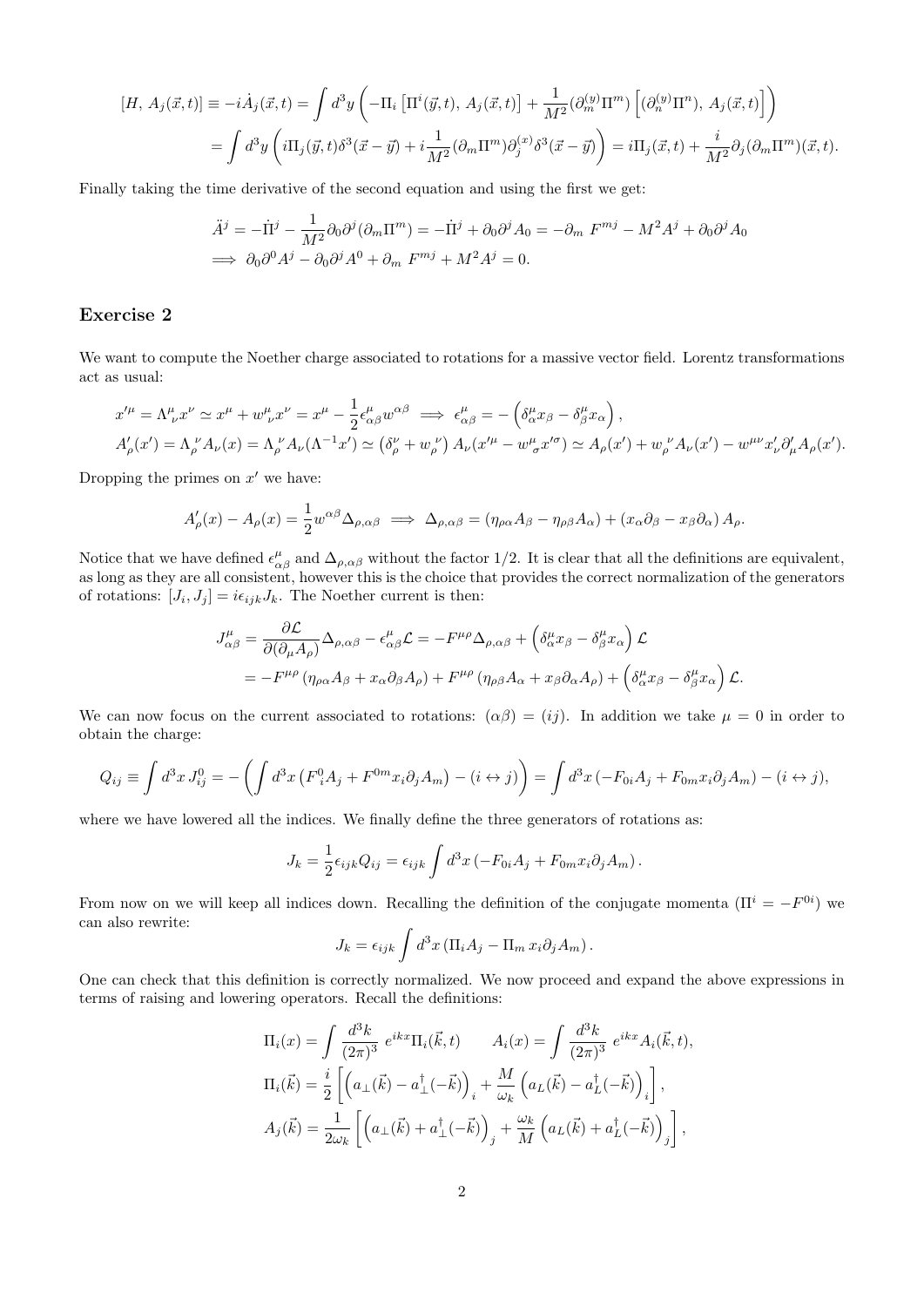where  $\omega_k =$ √  $\sqrt{k^2 + M^2}$  and we have decomposed the operator in transverse and longitudinal pieces:

$$
a_{\perp i}(\vec{k}) = P_{ij}^{\perp} a_j(\vec{k}), \qquad a_{L i}(\vec{k}) = P_{ij}^L a_j(\vec{k}),
$$
  

$$
P_{ij}^{\perp} = \delta_{ij} - \frac{k_i k_j}{k^2}, \qquad P^L = 1 - P^{\perp}.
$$

In the appendix we compute the expression of the angular momentum in terms of the operators  $a(k)$  explicitly. The result has the simple form:

$$
J_k = i\epsilon_{ijk} \int d\Omega_{\vec{k}} \left\{ a_i(\vec{k}) a_j^{\dagger}(\vec{k}) - a_m(\vec{k}) \left( k_i \frac{\partial}{\partial k^j} \right) a_m^{\dagger}(\vec{k}) \right\}.
$$

The above expression is composed of two pieces, corresponding to the intrinsic spin carried by a state and the orbital angular momentum. One can look for eigenstates of the 3rd component  $J_3$ . In the reference frame in which the particle is at rest this must correspond to the spin of the state. Let us consider the states:

$$
|3\rangle = a_3^{\dagger}(0)|0\rangle, \qquad |\pm\rangle = \left(\frac{a_1^{\dagger}(0) \pm ia_2^{\dagger}(0)}{\sqrt{2}}\right)|0\rangle.
$$

Applying  $J_3$  yields:

$$
J_3|\pm\rangle = i \int d\Omega_{\vec{k}} \left\{ a_1(k)a_2^{\dagger}(k) - a_2(k)a_1^{\dagger}(k) \right\} \left( \frac{a_1^{\dagger}(0) \pm ia_2^{\dagger}(0)}{\sqrt{2}} \right) |0\rangle = \pm \left( \frac{a_1^{\dagger}(0) \pm ia_2^{\dagger}(0)}{\sqrt{2}} \right) |0\rangle = \pm |\pm\rangle,
$$
  

$$
J_3|0\rangle = 0.
$$

## Angular momentum in terms of creation operators

Let us start from the first piece:

$$
\epsilon_{ijk} \int d^3x \, \Pi_i A_j
$$
\n
$$
= \epsilon_{ijk} \int d^3x \int \frac{d^3k_1}{(2\pi)^3} \frac{d^3k_2}{(2\pi)^3} \, \Pi_i(\vec{k}_1) A_j(\vec{k}_2) e^{i(\vec{k}_1 + \vec{k}_2) \cdot \vec{x}}
$$
\n
$$
= \epsilon_{ijk} \int \frac{d^3k_1}{(2\pi)^3} \frac{d^3k_2}{(2\pi)^3} \, \Pi_i(\vec{k}_1) A_j(\vec{k}_2) (2\pi)^3 \delta^3(\vec{k}_1 + \vec{k}_2) = \epsilon_{ijk} \int \frac{d^3k_1}{(2\pi)^3} \, \Pi_i(-\vec{k}) A_j(\vec{k})
$$
\n
$$
= \epsilon_{ijk} \int \frac{d^3k_1}{(2\pi)^3} \frac{i}{4w} \left[ \left( a_\perp(-\vec{k}) - a_\perp^\dagger(\vec{k}) \right)_i \left( a_\perp(\vec{k}) + a_\perp^\dagger(-\vec{k}) \right)_j + \frac{M}{w} \left( a_\perp(-\vec{k}) - a_\perp^\dagger(\vec{k}) \right)_i \left( a_\perp(\vec{k}) + a_\perp^\dagger(-\vec{k}) \right)_j \right. \\
\left. + \frac{w}{M} \left( a_\perp(-\vec{k}) - a_\perp^\dagger(\vec{k}) \right)_i \left( a_\perp(\vec{k}) + a_\perp^\dagger(-\vec{k}) \right)_j + \left( a_\perp(-\vec{k}) - a_\perp^\dagger(\vec{k}) \right)_i \left( a_\perp(\vec{k}) + a_\perp^\dagger(-\vec{k}) \right)_j \right].
$$

Keeping on expanding we get:

$$
\epsilon_{ijk} \int d^3x \, \Pi_i A_j
$$
\n
$$
= \epsilon_{ijk} \int \frac{d^3k}{(2\pi)^3} \, \frac{i}{4w} \left[ \left( a_{\perp i}(-\vec{k}) a_{\perp j}^{\dagger}(-\vec{k}) - a_{\perp i}^{\dagger}(\vec{k}) a_{\perp j}(\vec{k}) \right) + \frac{M}{w} \left( a_{Li}(-\vec{k}) a_{\perp j}^{\dagger}(-\vec{k}) - a_{Li}^{\dagger}(\vec{k}) a_{\perp j}(\vec{k}) \right) \right.
$$
\n
$$
+ \frac{w}{M} \left( a_{\perp i}(-\vec{k}) a_{Lj}^{\dagger}(-\vec{k}) - a_{\perp i}^{\dagger}(\vec{k}) a_{Lj}(\vec{k}) \right) + \left( a_{Li}(-\vec{k}) a_{Lj}^{\dagger}(-\vec{k}) - a_{Li}^{\dagger}(\vec{k}) a_{Lj}(\vec{k}) \right) \right]
$$

The additional terms we haven't written are in some case odd in k, such that  $\epsilon_{ijk}a_{\perp i}(\vec{k})a_{\perp j}(-\vec{k})$  or they will cancel out with other terms coming from other pieces. We don't need to keep track of them because all these terms consist of two a or two  $a^{\dagger}$  and we know a priori that they must cancel. The final expression for the Noether charge must contain only terms linear in a and  $a^{\dagger}$  (it cannot mix states with different particle content) because, since it is a conserved quantity, it commutes with the Hamiltonian, so it is diagonal in the basis of multiparticle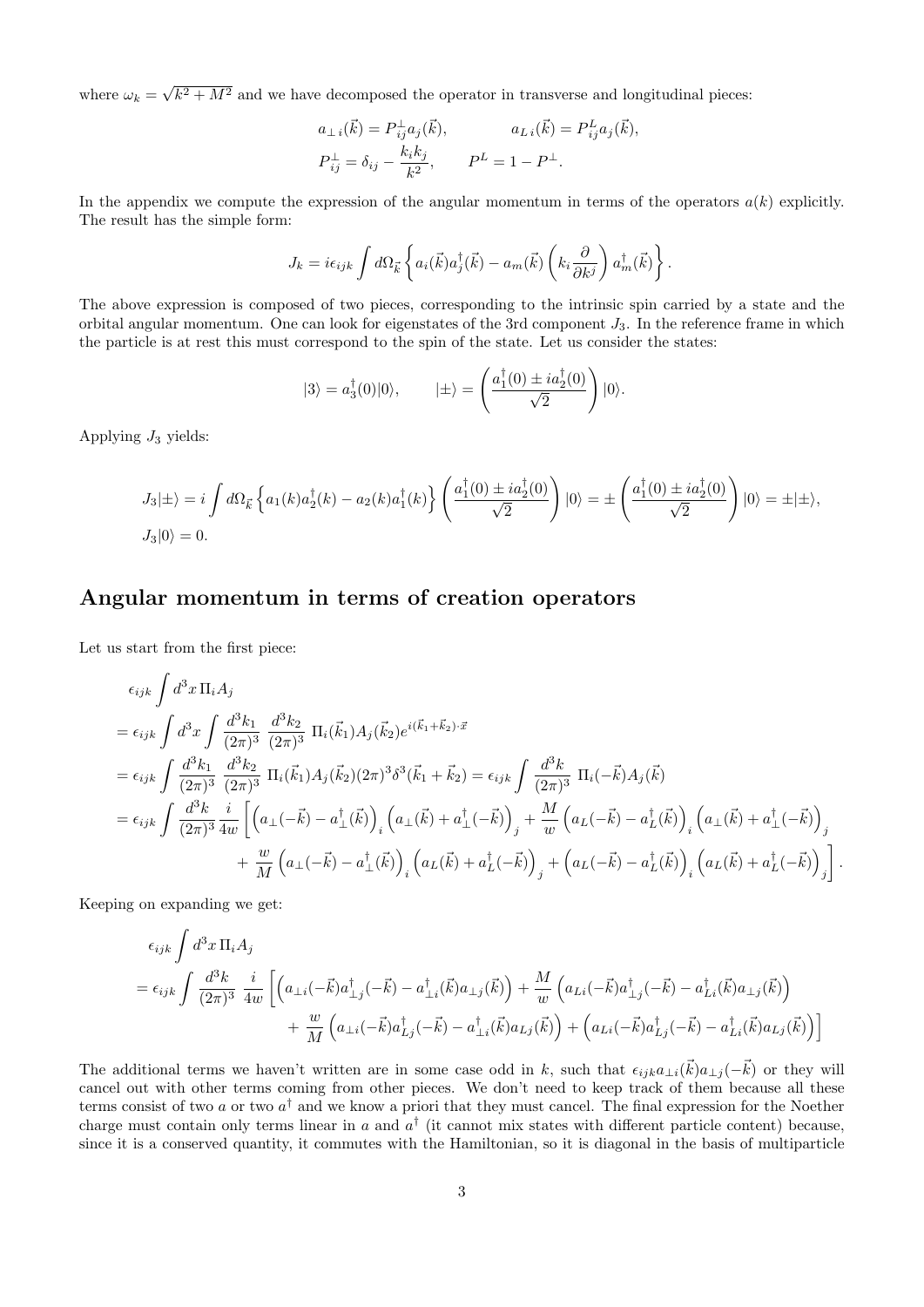states  $|\vec{k}_1, ..., \vec{k}_n\rangle$  where H is diagonal.

We can finally rewrite the above expression as:

$$
\epsilon_{ijk} \int \frac{d^3k}{(2\pi)^3} \frac{i}{4w} \left[ 2a_{\perp i}(\vec{k}) a_{\perp j}^\dagger(\vec{k}) + 2a_{Li}(\vec{k}) a_{Lj}^\dagger(\vec{k}) + \left( \frac{M}{w} + \frac{w}{M} \right) \left( a_{Li}(\vec{k}) a_{\perp j}^\dagger(\vec{k}) + a_{\perp i}(\vec{k}) a_{Lj}^\dagger(\vec{k}) \right) \right]. \tag{1}
$$

The second piece is:

$$
- \epsilon_{ijk} \int d^3x \, \Pi_m \, x_i \partial_j A_m
$$
  
=  $-\epsilon_{ijk} \int d^3x \int \frac{d^3k_1}{(2\pi)^3} \frac{d^3k_2}{(2\pi)^3} \Pi_m(\vec{k}_1) A_m(\vec{k}_2) e^{i\vec{k}_1 \cdot \vec{x}} \left( x_i \partial_j e^{i\vec{k}_2 \cdot \vec{x}} \right)$   
=  $-\epsilon_{ijk} \int d^3x \int \frac{d^3k_1}{(2\pi)^3} \frac{d^3k_2}{(2\pi)^3} \Pi_m(\vec{k}_1) A_m(\vec{k}_2) e^{i\vec{k}_1 \cdot \vec{x}} \left( k_{2j} \frac{\partial}{\partial k_2^i} e^{i\vec{k}_2 \cdot \vec{x}} \right)$ 

where we have used the usual trick:

$$
\frac{\partial}{\partial x^j} e^{ik_m x_m} = -ik_j e^{ik_m x_m}, \qquad i \frac{\partial}{\partial k^i} e^{ik_m x_m} = x_i e^{ik_m x_m}.
$$

Thus, integrating over  $d^3x$  we get:

$$
-\epsilon_{ijk} \int d^3x \, \Pi_m \, x_i \partial_j A_m = -\int \frac{d^3k_1}{(2\pi)^3} \, d^3k_2 \, \Pi_m(\vec{k}_1) A_m(\vec{k}_2) \epsilon_{ijk} k_{2j} \frac{\partial}{\partial k_2^i} \delta^3(\vec{k}_1 + \vec{k}_2).
$$

We can integrate by parts and get:

$$
- \epsilon_{ijk} \int d^3x \, \Pi_m \, x_i \partial_j A_m = \int \frac{d^3k_1}{(2\pi)^3} \, d^3k_2 \, \Pi_m(\vec{k}_1) \delta^3(\vec{k}_1 + \vec{k}_2) \left( \epsilon_{ijk} k_{2j} \frac{\partial}{\partial k_2^i} \right) A_m(\vec{k}_2)
$$

$$
= - \int \frac{d^3k}{(2\pi)^3} \, \Pi_m(\vec{k}) \left( \epsilon_{ijk} k_i \frac{\partial}{\partial k^j} \right) A_m(-\vec{k}).
$$

Notice that the minus in the last equality arises by changing the order of the indices i, j. This time  $\Pi$  and  $A$  are contracted in a scalar product (but there is a differential operator in the middle). Rewriting the expressions in terms of ladder operators will give four contributions which we consider one by one. The first one is:

$$
\int \frac{d^3k}{(2\pi)^3} \frac{-i}{4w} \left( a_\perp (-\vec{k}) - a_\perp^{\dagger} (\vec{k}) \right)_m \left( \epsilon_{ijk} k_i \frac{\partial}{\partial k^j} \right) \left( a_\perp (\vec{k}) + a_\perp^{\dagger} (-\vec{k}) \right)_m = \int \frac{d^3k}{(2\pi)^3} \frac{-i}{2w} a_{\perp m} (\vec{k}) \left( \epsilon_{ijk} k_i \frac{\partial}{\partial k^j} \right) a_{\perp m}^{\dagger} (\vec{k}).
$$

Recalling that  $a_{\perp m}(\vec{k}) = P_{mr}^{\perp} a_r(\vec{k})$  we have:

$$
= \int \frac{d^3k}{(2\pi)^3} \frac{-i}{2w} a_{\perp m}(\vec{k}) \left( \epsilon_{ijk} k_i \frac{\partial}{\partial k^j} \right) a_m^{\dagger}(\vec{k}) + \int \frac{d^3k}{(2\pi)^3} \frac{-i}{2w} a_{\perp m}(\vec{k}) a_r(\vec{k})^{\dagger} \left( \epsilon_{ijk} k_i \frac{\partial}{\partial k^j} \right) P_{mr}^{\perp}.
$$

We need the following expression:

$$
\left(\epsilon_{ijk}k_i\frac{\partial}{\partial k^j}\right)P_{mr}^{\perp} = \left(\epsilon_{ijk}k_i\frac{\partial}{\partial k^j}\right)\left(\delta_{mr} - \frac{k_mk_r}{k^2}\right) = \epsilon_{imk}P_{ir}^L + \epsilon_{irk}P_{im}^L,
$$

where we must take care of the relation  $\frac{\partial k_i}{\partial k^j} = -\delta_{ij}$ . Hence, substituting this gives:

$$
\int \frac{d^3k}{(2\pi)^3} \frac{-i}{2w} a_{\perp m}(\vec{k}) \left( \epsilon_{ijk} k_i \frac{\partial}{\partial k^j} \right) a_m^{\dagger}(\vec{k}) + \int \frac{d^3k}{(2\pi)^3} \frac{-i}{2w} \epsilon_{imk} a_{\perp m}(\vec{k}) a_{Li}^{\dagger}(\vec{k}). \tag{2}
$$

The second contribution is:

$$
\int \frac{d^3k}{(2\pi)^3} \frac{-i}{4w} \frac{M}{w} \left( a_L(-\vec{k}) - a_L^{\dagger}(\vec{k}) \right)_m \left( \epsilon_{ijk} k_i \frac{\partial}{\partial k^j} \right) \left( a_\perp(\vec{k}) + a_\perp^{\dagger}(-\vec{k}) \right)_m.
$$

This time the piece where the derivative acts on  $a_m$  is absent since we would get a  $P^{\perp}$  acting on  $a_L$  which gives zero. Hence we only have:

$$
= \int \frac{d^3k}{(2\pi)^3} \frac{-i}{4w} \frac{M}{w} \left( a_L(-\vec{k}) - a_L^{\dagger}(\vec{k}) \right)_m \left( a(\vec{k}) + a^{\dagger}(-\vec{k}) \right)_r \left( \epsilon_{ijk} k_i \frac{\partial}{\partial k^j} \right) P_{mr}^{\perp}
$$
  
\n
$$
= \int \frac{d^3k}{(2\pi)^3} \frac{-i}{4w} \frac{M}{w} \left\{ \epsilon_{imk} \left( a_L(-\vec{k}) - a_L^{\dagger}(\vec{k}) \right)_m \left( a_L(\vec{k}) + a_L^{\dagger}(-\vec{k}) \right)_i + \epsilon_{irk} \left( a_L(-\vec{k}) - a_L^{\dagger}(\vec{k}) \right)_i \left( a(\vec{k}) + a^{\dagger}(-\vec{k}) \right)_r \right\}
$$
  
\n
$$
= \int \frac{d^3k}{(2\pi)^3} \frac{-i}{4w} \frac{M}{w} \left\{ \epsilon_{imk} \left( a_{Li}(\vec{k}) a_{\perp m}^{\dagger}(\vec{k}) + a_{Li}(\vec{k}) a_{Lm}^{\dagger}(\vec{k}) \right) \right\}.
$$
 (3)